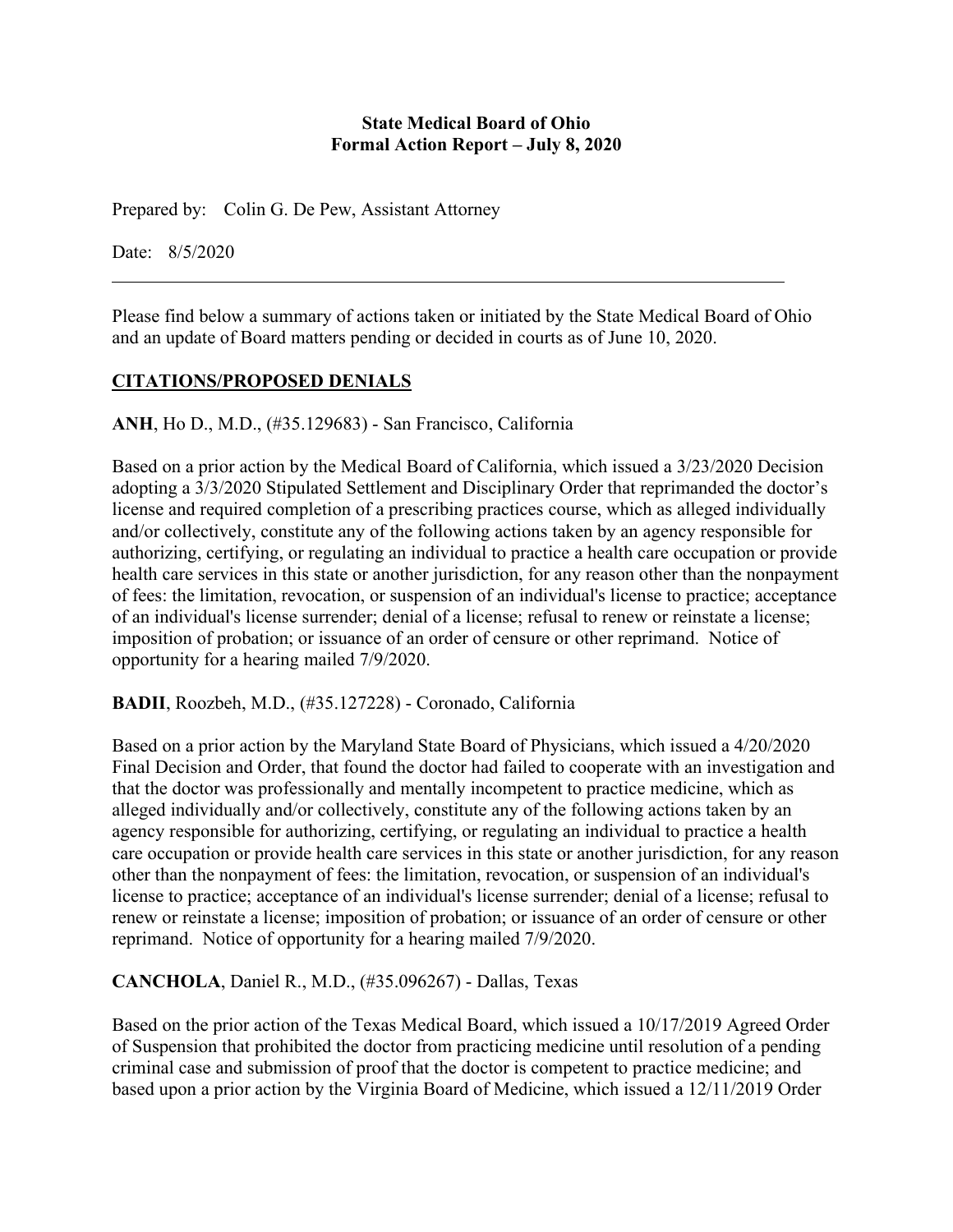of Mandatory Suspension prohibiting the doctor from practicing, both of which as alleged individually and/or collectively, constitute any of the following actions taken by an agency responsible for authorizing, certifying, or regulating an individual to practice a health care occupation or provide health care services in this state or another jurisdiction, for any reason other than the nonpayment of fees: the limitation, revocation, or suspension of an individual's license to practice; acceptance of an individual's license surrender; denial of a license; refusal to renew or reinstate a license; imposition of probation; or issuance of an order of censure or other reprimand. Notice of opportunity for a hearing mailed 7/9/2020.

# **CYR**, Melissa M., D.O., (#34.011353) - Valencia, Pennsylvania

Based on allegations that the doctor failed to respond to the Board's First Set of Interrogatories mailed 1/9/2020, and failed to respond to a certified letter requesting the doctor's response mailed on 1/15/2020, which as alleged individually and/or collectively, constitute a failure to cooperate in an investigation conducted by the board, including failure to comply with a subpoena or order issued by the board or failure to answer truthfully a question presented by the board in an investigative interview, an investigative office conference, at a deposition, or in written interrogatories. Notice of opportunity for a hearing mailed 7/9/2020.

# **GRACE**, Ted W., M.D., (#35.039747) - Carbondale, Illinois

Based on allegations that the doctor failed to report to the Board the sexual misconduct of another licensee, and based on the doctor's statements contained within a deposition to the Board, which as alleged individually and/or collectively, constitute violating or attempting to violate, directly or indirectly, or assisting in or abetting the violation of, or conspiring to violate, any provision of this chapter or any rule promulgated by the board, to wit: Reporting Misconduct; and soliciting patients or publishing a false, fraudulent, deceptive, or misleading statement. Notice of opportunity for a hearing mailed 7/9/2020.

# **JARRETT**, Jeffrey A., M.D., (#35.050456) - Trenton, Ohio

Based on allegations with respect to the care and treatment of 11 specified patients, when the doctor inappropriately treated, or failed to appropriately treat or document treatment of those patients when the doctor failed to: conduct or document comprehensive patient evaluations, refer patients to appropriate specialists, document reasons for changes in medication, or evaluate patients for addiction or abuse diversion in relation to the prescribing opioid medications, those acts or omissions, as alleged individually and/or collectively, constitute a failure to maintain minimal standards applicable to the selection or administration of drugs, or failure to employ acceptable scientific methods in the selection of drugs or other modalities for treatment of disease; and violating or attempting to violate, directly or indirectly, or assisting in or abetting the violation of, or conspiring to violate, any provisions of this chapter or any rule promulgated by the board, to wit, the Board's rules on: Utilizing Prescription Drugs for the Treatment of Intractable Pain, Utilizing Prescription Drugs for the Treatment of Chronic Pain, and the Standards and procedures for Review of Ohio Automated Rx Reporting System. Notice of opportunity for a hearing mailed 7/9/2020.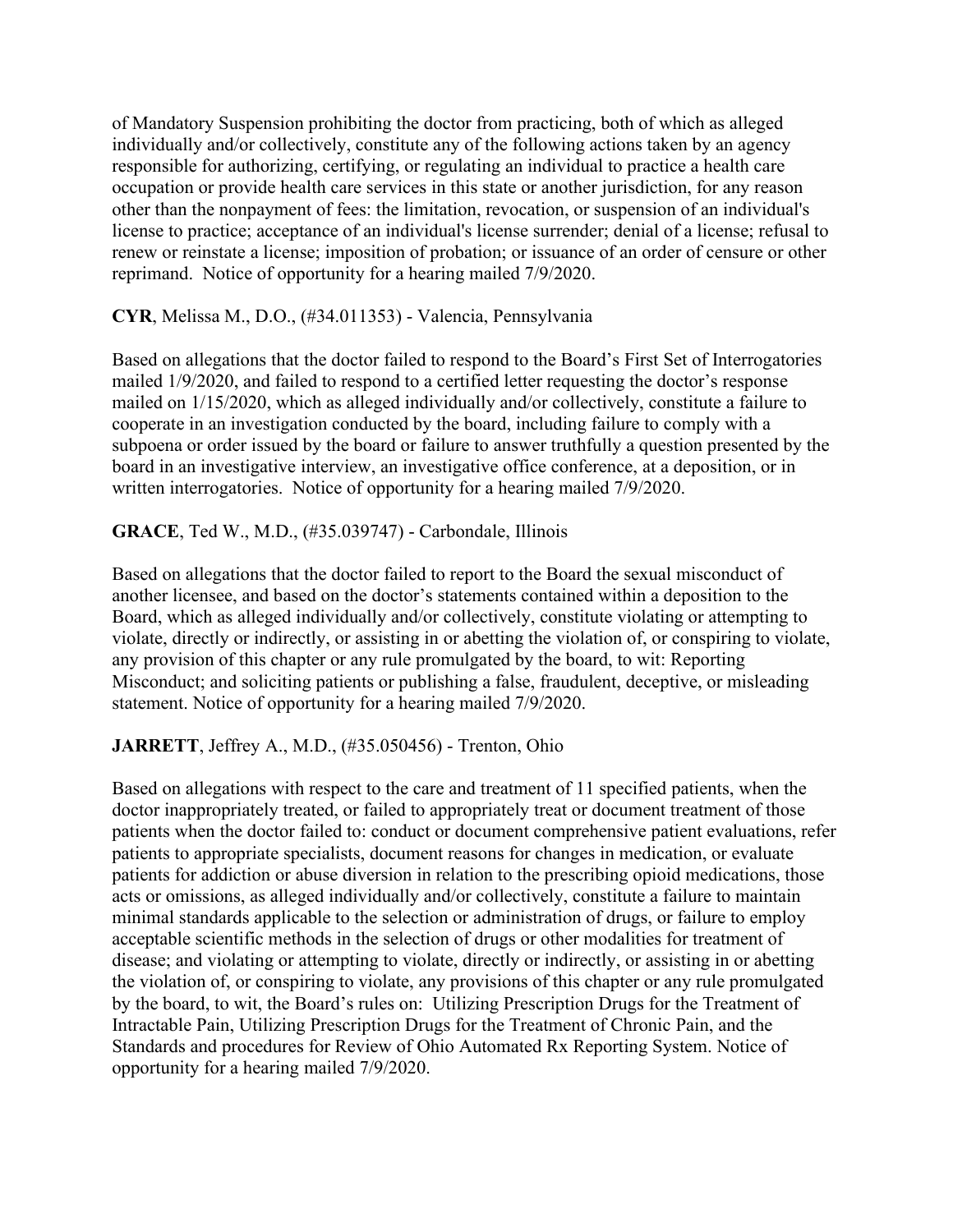### **KIM**, Jong W., M.D., (#35.080212) - Bladenboro, North Carolina

Based on the prior action by the South Carolina Board of Medical Examiners, which issued an 7/12/2018 Order of Temporary Suspension; and on the prior action by the North Carolina Medical Board which issued a 9/5/2018 Interim Non-Practice Agreement; and on the prior action by the Pennsylvania Board of Medicine which issued a 4/26/2019 Final Order that indefinitely suspended the doctor's license; and on the prior action by the Wisconsin Medical Examining Board which issued a 4/19/2019 Order that suspended the doctor's license, all of which as alleged individually and/or collectively, constitute any of the following actions taken by an agency responsible for authorizing, certifying, or regulating an individual to practice a health care occupation or provide health care services in this state or another jurisdiction, for any reason other than the nonpayment of fees: the limitation, revocation, or suspension of an individual's license to practice; acceptance of an individual's license surrender; denial of a license; refusal to renew or reinstate a license; imposition of probation; or issuance of an order of censure or other reprimand. Notice of opportunity for a hearing mailed 7/9/2020.

# **LEE**, Ryan R., L.M.T., Applicant - Powhatan Point, Ohio

Based on the massage therapist's submission of an application for a license to practice massage therapy, and on the applicant's plea of guilty in the Belmont County Court of Common Pleas, Belmont County, Ohio, to Receiving Stolen Property, a fifth degree felony, which as alleged individually and/or collectively, constitute a plea of guilty to, a judicial finding of guilt of, or a judicial finding of eligibility for intervention in lieu of conviction for, a felony. Notice of opportunity for a hearing mailed 7/9/2020.

# **RIMEDIO**, Nicholas V., D.O., (#34.001482) - Munroe Falls, Ohio

Based on allegations with respect to the care and treatment of 11 specified patients, the doctor inappropriately treated, or failed to: appropriately treat or document treatment of those patients, the reasons for the prescribed medications and the patient responses, refer patients to appropriate specialists, and appropriately document a plan of methodology for minimizing patients' use of controlled substances, all of which as alleged individually and/or collectively, constitute a failure to maintain minimal standards applicable to the selection or administration of drugs, or failure to employ acceptable scientific methods in the selection of drugs or other modalities for treatment of disease; and selling, giving away, personally furnishing, prescribing, or administering drugs for other than legal and legitimate therapeutic purposes or a plea of guilty to, a judicial finding of guilt of, or a judicial finding of eligibility for intervention in lieu of conviction of, a violation of any federal or state law regulating the possession, distribution, or use of any drug; and a departure from, or the failure to conform to, minimal standards of care of similar practitioners under the same or similar circumstances, whether or not actual injury to a patient is established; and violating or attempting to violate, directly or indirectly, or assisting in or abetting the violation of, or conspiring to violate, any provisions of this chapter or any rule promulgated by the board, to wit, the Board's rules on: the Standards and procedures for Review of Ohio Automated Rx Reporting System. Notice of opportunity for a hearing mailed 7/9/2020.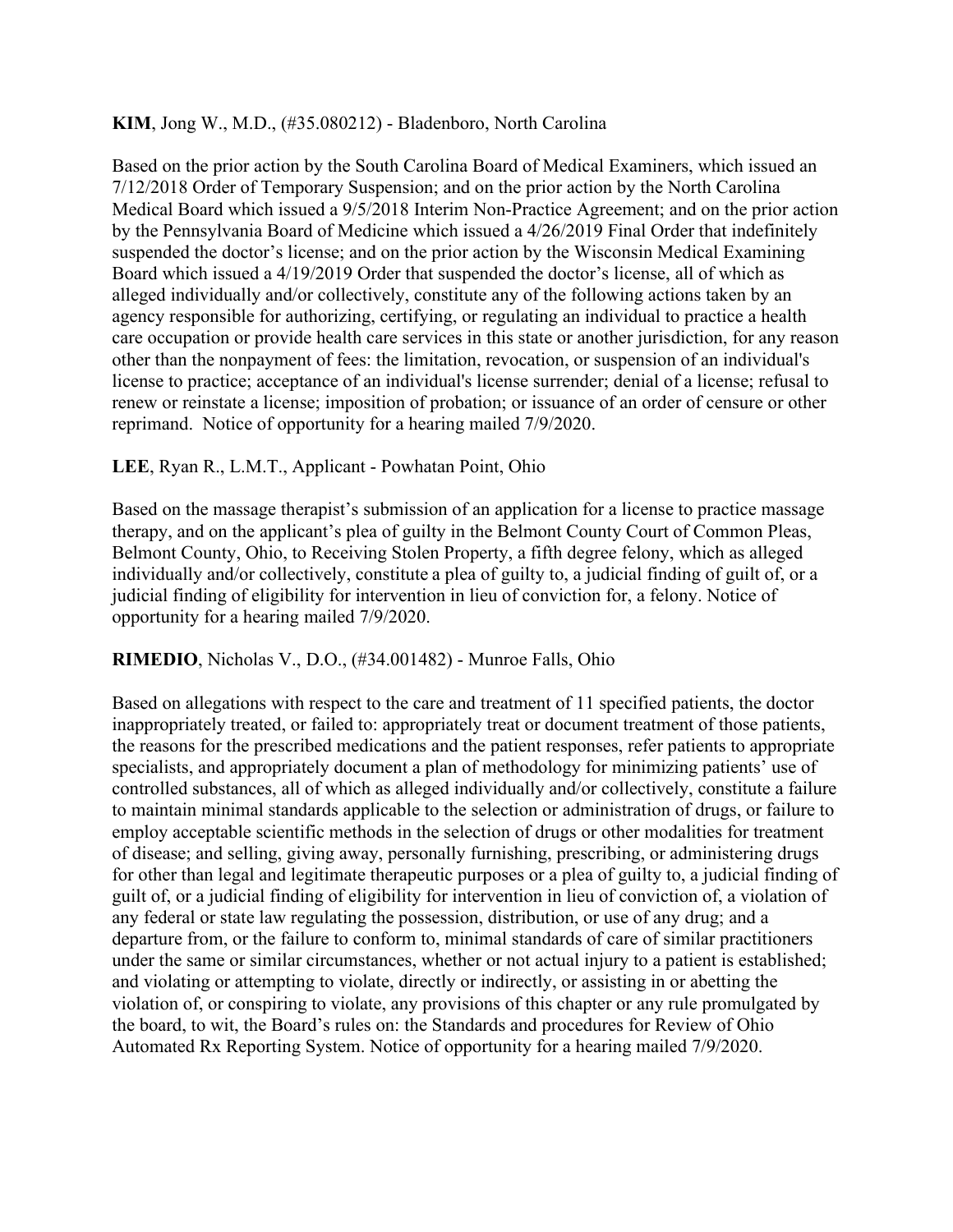### **VARGO**, John J., D.O., (#34.004553) - North Jackson, Ohio

Based on allegations with respect to the care and treatment of 9 specified patients, the doctor failed to appropriately treat and/or document treatment, or document checking the Ohio Automated Rx Reporting System, document appropriate patient history or diagnosis, document appropriate action in response to inconsistent urine drug screens, and failed to access or document accessing OARRS, all of which, as alleged, individually and/or collectively constitute a departure from, or the failure to conform to, minimal standards of care of similar practitioners under the same or similar circumstances, whether or not actual injury to a patient is established; and failure to maintain minimal standards applicable to the selection or administration of drugs, or failure to employ acceptable scientific methods in the selection of drugs or other modalities for treatment of disease; and violating or attempting to violate, directly or indirectly, or assisting in or abetting the violation of, or conspiring to violate, any provisions of this chapter or any rule promulgated by the board, to wit, the Board's rules on: Utilizing Prescription Drugs for the Treatment of Intractable Pain, Utilizing Prescription Drugs for the Treatment of Chronic Pain, and the Standards and procedures for Review of Ohio Automated Rx Reporting System. Notice of opportunity for a hearing mailed 7/9/2020.

### **YOONESSI**, Mahmood, M.D., (#35.034317) - Rancho Palos Verdes, California

Based on the doctor's submission of an application for restoration of a license to practice medicine and surgery, and based on the prior action by the State of New York, Department of Health, Board for Professional Medical Conduct, which issued a 6/5/2002 Order that revoked the doctor's license and on a 2/8/2013 denial of a restoration application by the New York Board, and based on the prior action by the Medical Board of California which issued a 4/30/2003 Order that revoked the doctor's license and on a 6/23/2003 denial of a Petition for Reconsideration and a 10/14/2008 denial of the doctor's request for reinstatement by the California Board, all of which, as alleged, individually and/or collectively constitute any of the following actions taken by an agency responsible for authorizing, certifying, or regulating an individual to practice a health care occupation or provide health care services in this state or another jurisdiction, for any reason other than the nonpayment of fees: the limitation, revocation, or suspension of an individual's license to practice; acceptance of an individual's license surrender; denial of a license; refusal to renew or reinstate a license; imposition of probation; or issuance of an order of censure or other reprimand. Notice of opportunity for a hearing mailed 7/9/2020.

# **NON-DISCIPLINARY CITATIONS**

#### **BOGGS**, Christopher D., R.C.P. Applicant – Cincinnati, Ohio (Non-Disciplinary)

Based on the respiratory care professional's submission of an application for a limited permit to practice respiratory care, and based on allegations that the applicant is not currently enrolled in, and in good standing in a respiratory care educational program, or is a graduate of a respiratory care program within one year of submission of the application for a limited permit. Notice of opportunity for a hearing mailed 7/15/2020.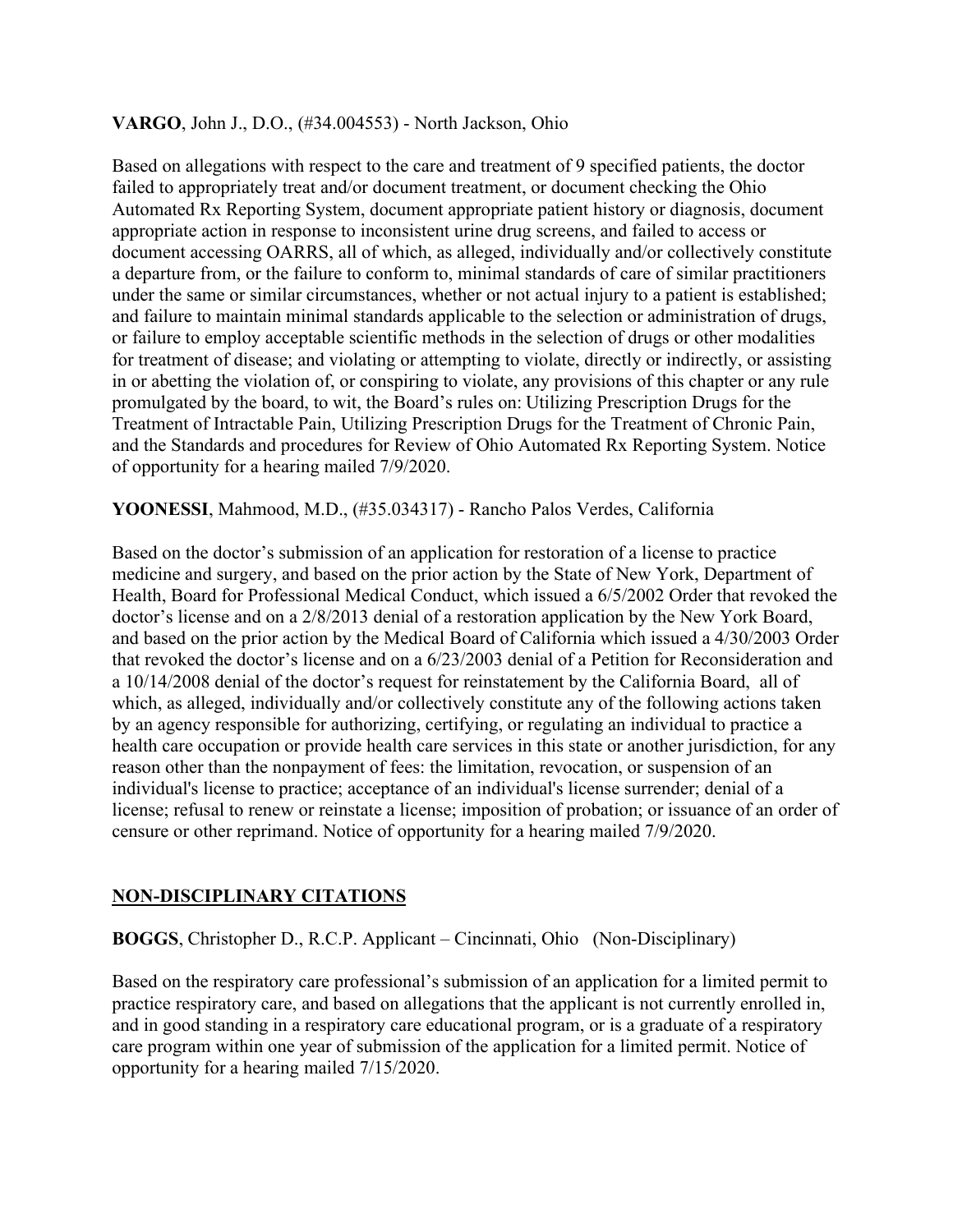**BURRELL**, Erin Kelly, M.T., (#33.021635) – Middletown, Ohio (Non-Disciplinary)

Based on the massage therapist's submission of an application for restoration of a license to practice massage therapy, and based on allegations that the massage therapist has not been engaged in the active practice of massage therapy in over two years. Notice of opportunity for a hearing mailed 7/15/2020.

**JONES**, Andreia Nihcole, M.T., Applicant – Cincinnati, Ohio (Non-Disciplinary)

Based on the massage therapist's submission of an application for a license to practice massage therapy, and based on allegations that the massage therapist has not been engaged in the active practice of massage therapy in over two years. Notice of opportunity for a hearing mailed 7/15/2020.

**MCCABE**, Nicole M., M.T., (#33.017231) – Logan, Ohio (Non-Disciplinary)

Based on the massage therapist's submission of an application for restoration of a license to practice massage therapy, and based on allegations that the massage therapist has not been engaged in the active practice of massage therapy in over two years. Notice of opportunity for a hearing mailed 7/15/2020.

**WREN**, Angela M., M.T., (#33.007424) – Salem, Ohio (Non-Disciplinary)

Based on the massage therapist's submission of an application for restoration of a license to practice massage therapy, and based on allegations that the massage therapist has not been engaged in the active practice of massage therapy in over two years. Notice of opportunity for a hearing mailed 7/15/2020.

# **FINAL ORDERS**

**CROWE**, Stephen N., M.D., (#35.084112CTR) - Canfield, Ohio

No further action taken against the doctor's license to practice medicine and surgery. Based on the finding that the doctor's plea of guilty and finding of guilt to one felony count of Illegal Processing of Drug Documents by the Mahoning County Court of Common Pleas, constitute a plea of guilty to, a judicial finding of guilt of, or a judicial finding of eligibility for intervention in lieu of conviction for, a felony. Order effective 7/20/2020.

**HANOVER**, Kenneth, M.D., (#35.083567) - Lima, Ohio

License to practice medicine and surgery permanently revoked, and fined one thousand dollars (\$1,000.00). Based on the finding that the doctor violated the terms, conditions and limitations placed upon the doctor's license in the December 2018 Step II Consent Agreement, and on the finding that the doctor is impaired in his ability to practice according to acceptable and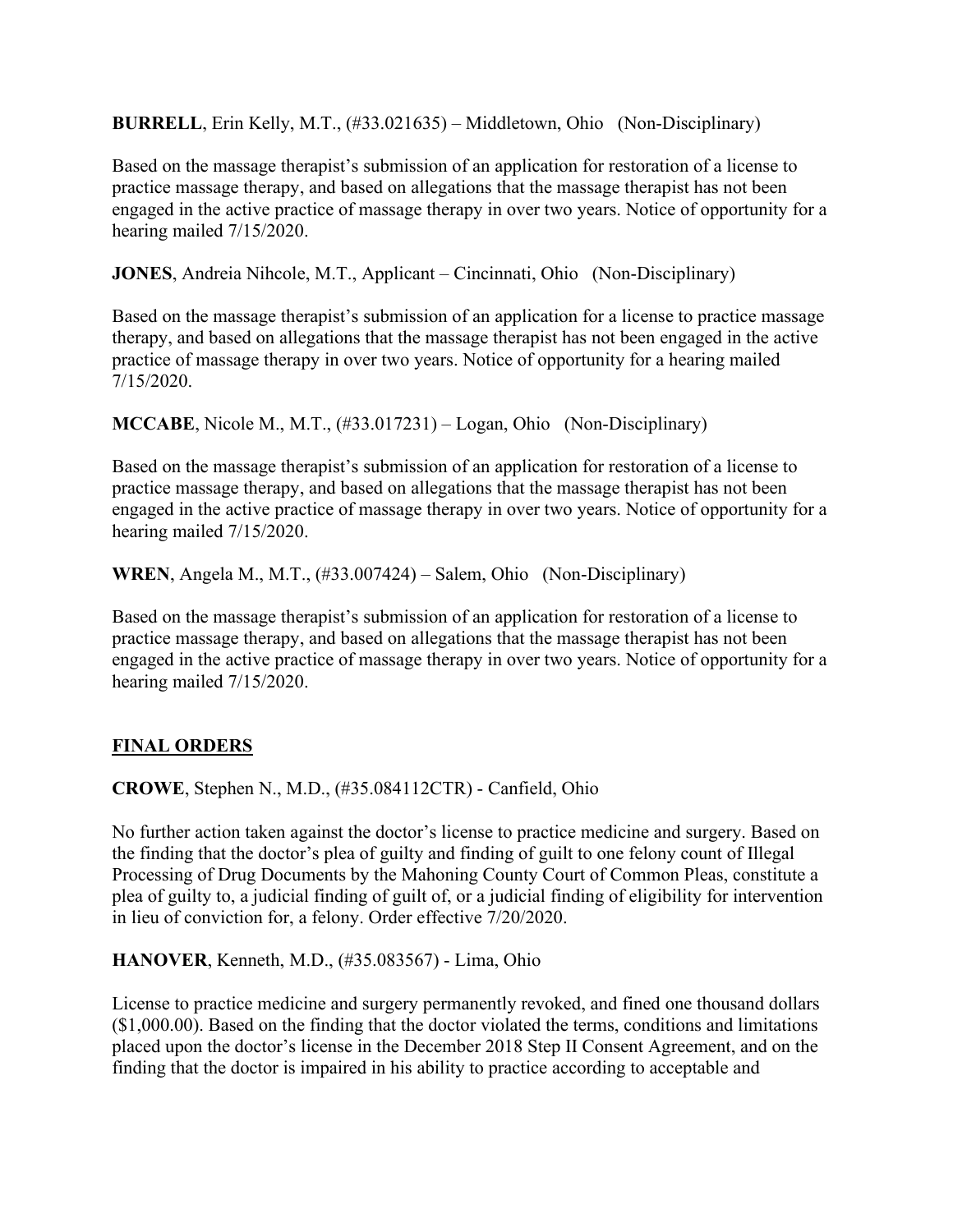prevailing standards of care because of habitual or excessive use or abuse of drugs, alcohol, or other substances that impair ability to practice. Order effective 7/9/2020.

# **CONSENT AGREEMENTS**

### **BAUER**, Matthew D., D.O., (#34.011699) - Dayton, Ohio

License to practice osteopathic medicine and surgery indefinitely suspended for at least ninety days, and subject to general probationary requirements, and conditions for reinstatement including entering into a subsequent consent agreement containing probationary terms, conditions and limitations as determined by the Board. Agreement effective 7/8/2020.

### **GALINDO**, Eugenio G., M.D., (#35.061238) - McAllen, Texas

License to practice medicine and surgery indefinitely suspended, and subject to general probationary requirements, and conditions for reinstatement including entering into a subsequent consent agreement containing probationary terms, conditions and limitations as determined by the Board. Based on the doctor's admission that a prior action by the Disciplinary Panel of the Texas Medical Board, which issued a 3/20/2019 Order of Temporary Restriction, constitute any of the following actions taken by an agency responsible for authorizing, certifying, or regulating an individual to practice a health care occupation or provide health care services in this state or another jurisdiction, for any reason other than the nonpayment of fees: the limitation, revocation, or suspension of an individual's license to practice; acceptance of an individual's license surrender; denial of a license; refusal to renew or reinstate a license; imposition of probation; or issuance of an order of censure or other reprimand. Agreement effective 7/8/2020.

#### **KIM**, Hyun B., D.O., (#34.014668) - Solon, Ohio

License to practice osteopathic medicine and surgery granted and reprimanded, and subject to probationary terms until the doctor submits satisfactory documentation of successful completion of the required medical education courses. Based on the doctor's submission of an application to practice osteopathic medicine and surgery, and on the doctor's admission that when he had answered "no" to an application question asking whether he had been disciplined by any licensing board despite a prior disciplinary action by the California Acupuncture Board issued a 7/1/2004 Stipulated Settlement and Disciplinary Order that revoked the doctor's license, that actions individually and/ or collectively constitute any of the following actions taken by an agency responsible for authorizing, certifying, or regulating an individual to practice a health care occupation or provide health care services in this state or another jurisdiction, for any reason other than the nonpayment of fees: the limitation, revocation, or suspension of an individual's license to practice; acceptance of an individual's license surrender; denial of a license; refusal to renew or reinstate a license; imposition of probation; or issuance of an order of censure or other reprimand; and making a false, fraudulent, deceptive, or misleading statement in the solicitation of or advertising for patients; in relation to the practice of medicine and surgery, osteopathic medicine and surgery, podiatric medicine and surgery, or a limited branch of medicine; or in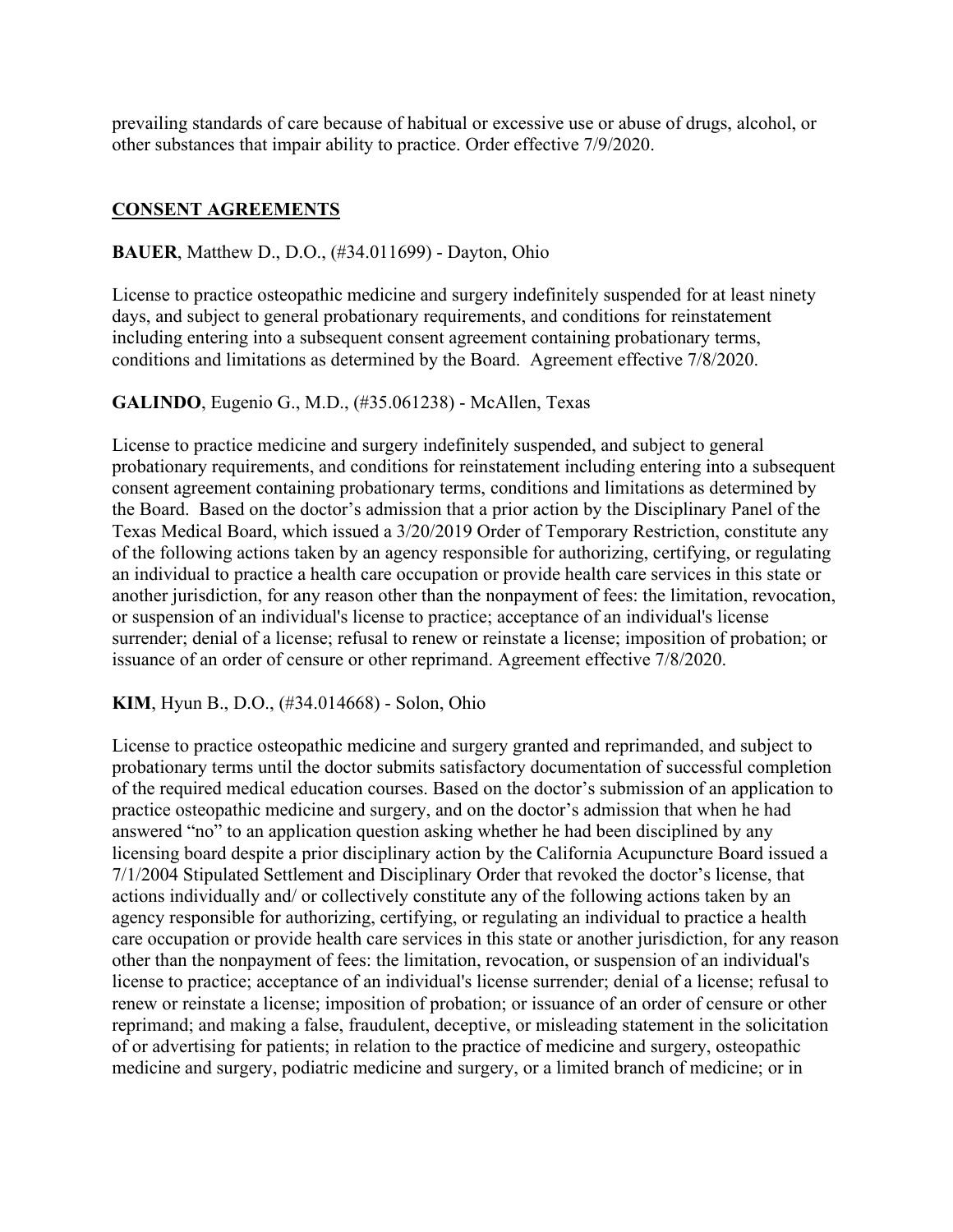securing or attempting to secure any license or certificate to practice issued by the board. Agreement effective 7/8/2020.

# **LOMBARDI**, Vincent A., M.D., (#35.087298) - Carmel, Indiana

License to practice medicine and surgery reprimanded, fined one thousand five hundrend dollars (\$1,500.00), and subject to probationary terms until the doctor submits satisfactory documentation of successful completion of the required medical prescribing courses. Based on the doctor's admission that a prior action by the Medical Licensing Board of Indiana, which issued a 12/20/2019 Order reprimanding the doctor's license constitute any of the following actions taken by an agency responsible for authorizing, certifying, or regulating an individual to practice a health care occupation or provide health care services in this state or another jurisdiction, for any reason other than the nonpayment of fees: the limitation, revocation, or suspension of an individual's license to practice; acceptance of an individual's license surrender; denial of a license; refusal to renew or reinstate a license; imposition of probation; or issuance of an order of censure or other reprimand. Agreement effective 7/8/2020.

# **RYAN**, Jon P., D.O., (#34.008006) - Dayton, Ohio

License to practice osteopathic medicine and surgery reinstated, and subject to probationary terms, conditions and limitations for at least five years. Based on doctor having completed all requirements for reinstatement of license pursuant to the terms of his 11/13/2019 consent agreement. Agreement effective 7/8/2020.

# **VOLUNTARY PERMANENT SURRENDERS, RETIREMENTS, REVOCATIONS, WITHDRAWALS**

# **ALEXANDER**, Michael M., D.O., (#34.004400CTR) – Dublin, Ohio

Permanent revocation of license to practice osteopathic medicine and surgery, authorized by the doctor in lieu of formal disciplinary proceedings pursuant to Section 4731.22(B)(9), Ohio Revised Code. Agreement effective 7/8/2020. Revocation effective immediately.

# **BOLINA**, Manish, M.D., (#35.132959) - Canton, Michigan

Permanent revocation of license to practice medicine and surgery, authorized by the doctor in lieu of formal disciplinary proceedings pursuant to Sections 4731.22(B)(10) and 4731.22(B)(12), Ohio Revised Code. Agreement effective 7/8/2020. Revocation effective immediately.

# **HELLDOBLER**, Nancy L., R.C.P., (#RCP.0719) - Toledo, Ohio

Permanent revocation of license to practice as a respiratory care professional, authorized by the respiratory care therapist in lieu of formal disciplinary proceedings pursuant to Section 4761.09(A)(12), Ohio Revised Code. Agreement effective 7/8/2020. Revocation effective immediately.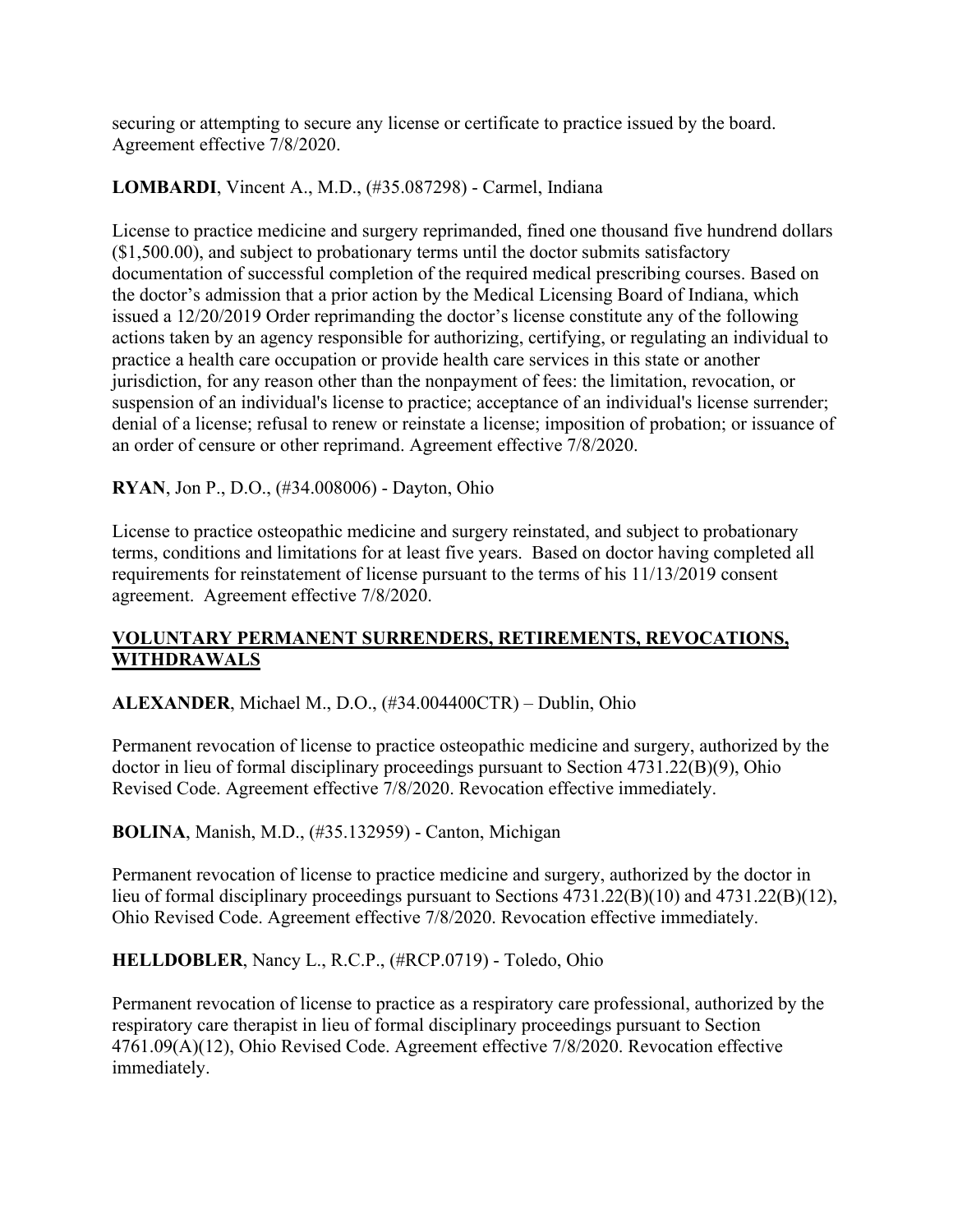**KAMP**, Alexander W., L.M.T., (#33.020800) - Cincinnati, Ohio

Permanent revocation of license to practice massage therapy, authorized by the massage therapist in lieu of formal disciplinary proceedings pursuant to Sections 4731.22(B)(19), and 4731.22(B)(26), Ohio Revised Code. Agreement effective 7/8/2020. Revocation effective immediately.

**TAKAOKA**, Yoshiro, M.D., (#35.039143) - Pepper Pike, Ohio

Permanent revocation of license to practice medicine and surgery, authorized by the doctor in lieu of formal disciplinary proceedings pursuant to Section 4731.22(B)(34), Ohio Revised Code. Agreement effective 7/8/2020. Revocation effective immediately.

# **PROBATIONARY REQUESTS AND MODIFICATIONS**

**ALSAGER LEE**, Christopher G., M.D., (#35.136730) - Belpre, Ohio

Doctor's request for approval of Minnesota Health Professionals Services Program to conduct drug testing while doctor resides in Minnesota, granted by vote of the Board on 7/8/2020.

**BERING**, Thomas G., M.D., (#35.088008) - York, Pennsylvania

Doctor's request for approval of new monitoring physician, granted by vote of the Board on 7/8/2020.

**HOWKINS**, Michael J., D.O., (#34.004364) - Cleveland, Ohio

Doctor's request for approval of new monitoring physician, granted by vote of the Board on 7/8/2020.

**JADCHERLA**, Yamini, M.D., (#35.136900) - Galena, Ohio

Doctor's request for approval to discontinuance drug log and chart review requirements, granted by vote of the Board on 7/8/2020.

**NENOW**, Mark C., M.D., (#35.139627) - Boone, North Carolina

Doctor's request for approval for West Virginia Medical Professional's Health Program to conduct drug test and recovery meeting monitoring, granted by vote of the Board on 7/8/2020.

**SIEFERT**, W.L. Gregory, M.D., (#35.044005) - Dayton, Ohio

Doctor's request for approval of controlled substance prescribing and medical records courses, granted by vote of the Board on 7/8/2020.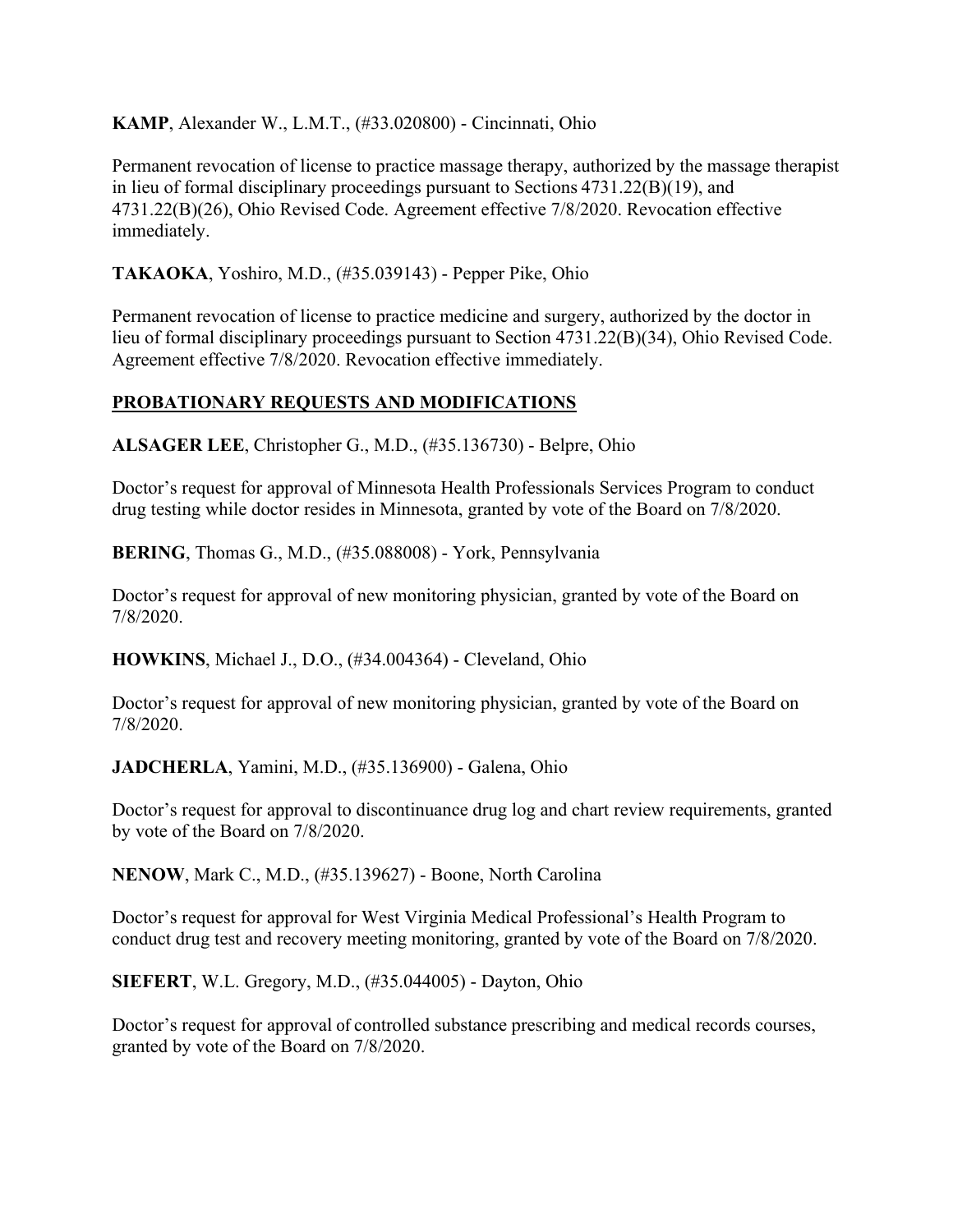### **PROBATION TERMINATED**

#### **AMORN**, Allen M., M.D., (#35.124017) - Mason, Ohio

Doctor's request for approval of release from the terms of the 7/10/2019 Consent Agreement, granted by vote of the Board on 7/8/2020. Release effective 7/11/2020.

**GUPTA**, Pankaj, M.D., (#35.099606) - Cleveland, Ohio

Doctor's request for approval of release from the terms of the 7/10//2019 Consent Agreement, granted by vote of the Board on 7/8/2020. Release effective 7/10/2020.

**JONES**, Michael W., D.O., (#34.007550) - Lynchburg, Virginia

Doctor's request for approval of release from the terms of the 7/11/2018 Board Order, granted by vote of the Board on 7/8/2020. Release effective 7/12/2020.

**WEINER**, Mark Aaron, D.O., (#34.005502) - Maumee, Ohio

Doctor's request for approval of release from the terms of the 10/8/2014 Board Order, granted by vote of the Board on 7/8/2020. Release effective 7/12/2020.

# **COURT ACTIONS**

**ASEF**, Atta, D.P.M., (#36.002887) – Willoughby Hills, Ohio

Decision, filed 6/24/2020, in the Franklin County court of Common Pleas, upholding the Board's order.

**SEMAN**, Christopher R., D.O., (#34.007229) – East Palestine, Ohio

Decision, filed 6/16/2020, in the Court of Appeals of Ohio, Tenth Appellate District, affirming the Common Pleas decision which upheld the Board's order.

Please note that revocation and suspension Orders are not always effective immediately. If you have questions about effective dates or conditions governing a doctor's practice before a Board Order takes effect, please contact the office.

Ohio law permits appeal of a Board Order to the Franklin County Court of Common Pleas. Due to this possibility and the potential for a stay that might delay the imposition of a Board action, you may wish to contact us periodically to verify a given practitioner's licensure status.

Most current citation letters, Board Orders, consent agreements and voluntary surrenders or retirements are available on the Medical Board's website under "Lookup a License." If you have